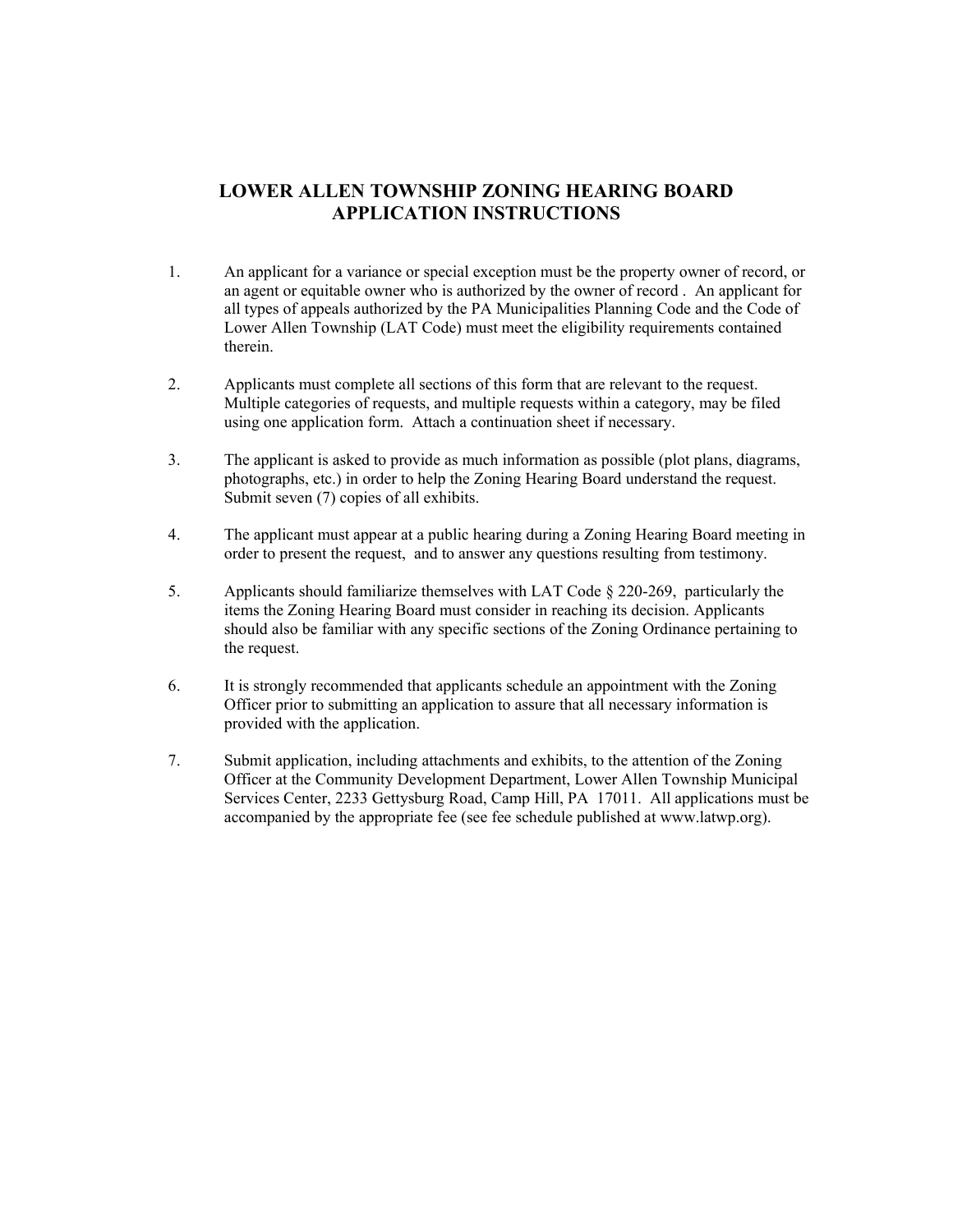### **LOWER ALLEN TOWNSHIP ZONING HEARING BOARD APPLICATION**

|             | <b>Property Address</b>                                                                 |                                                                                                                                                                                                                                                          |                                              |  |
|-------------|-----------------------------------------------------------------------------------------|----------------------------------------------------------------------------------------------------------------------------------------------------------------------------------------------------------------------------------------------------------|----------------------------------------------|--|
|             | <b>Applicant Address</b>                                                                |                                                                                                                                                                                                                                                          |                                              |  |
|             |                                                                                         |                                                                                                                                                                                                                                                          |                                              |  |
|             |                                                                                         |                                                                                                                                                                                                                                                          |                                              |  |
|             |                                                                                         |                                                                                                                                                                                                                                                          |                                              |  |
|             |                                                                                         | Relief Sought: ( ) Special Exception ( ) Variance ( ) Appeal from decision<br>(Complete Sec. 1) (Complete Sec. 2)                                                                                                                                        | of Zoning Officer/Other<br>(Complete Sec. 3) |  |
|             | 1. Special Exception                                                                    |                                                                                                                                                                                                                                                          |                                              |  |
|             | A. Section of Lower Allen Township Code, Chapter 220, Zoning, authorizing this request: |                                                                                                                                                                                                                                                          |                                              |  |
|             | B. Describe proposed use or situation for which a special exception is requested:       |                                                                                                                                                                                                                                                          |                                              |  |
| 2. Variance |                                                                                         | C. Provide an attachment that describes how the applicant will meet all specific criteria<br>contained in the code section identified above in 1.A., and the fourteen (14) general criteria<br>contained in LAT Code §220-269.D. for Special Exceptions. |                                              |  |
|             |                                                                                         | A. Section(s) of LAT Code, Chapter 220, Zoning, from which a variance is requested:                                                                                                                                                                      |                                              |  |
|             |                                                                                         | <b>B.</b> This request for a variance relates to:<br>Area: Use: Setback: Height:<br>C. Describe situation for which a variance is requested:                                                                                                             | Other:                                       |  |

**D.** Provide an attachment that describes how the applicant will meet the five (5) criteria for granting of variances contained in LAT Code §220-269.C.

### **3. Appeal from decision of Zoning Officer/Other**

- A. Section of LAT Code § 220-269.B. applicable to this appeal:
- B. Applicant is [ ] Affected landowner [ ] Aggrieved person/party
- C. Describe request and attach dated copy of determination, opinion, permit, or ordinance that is the subject of this appeal: